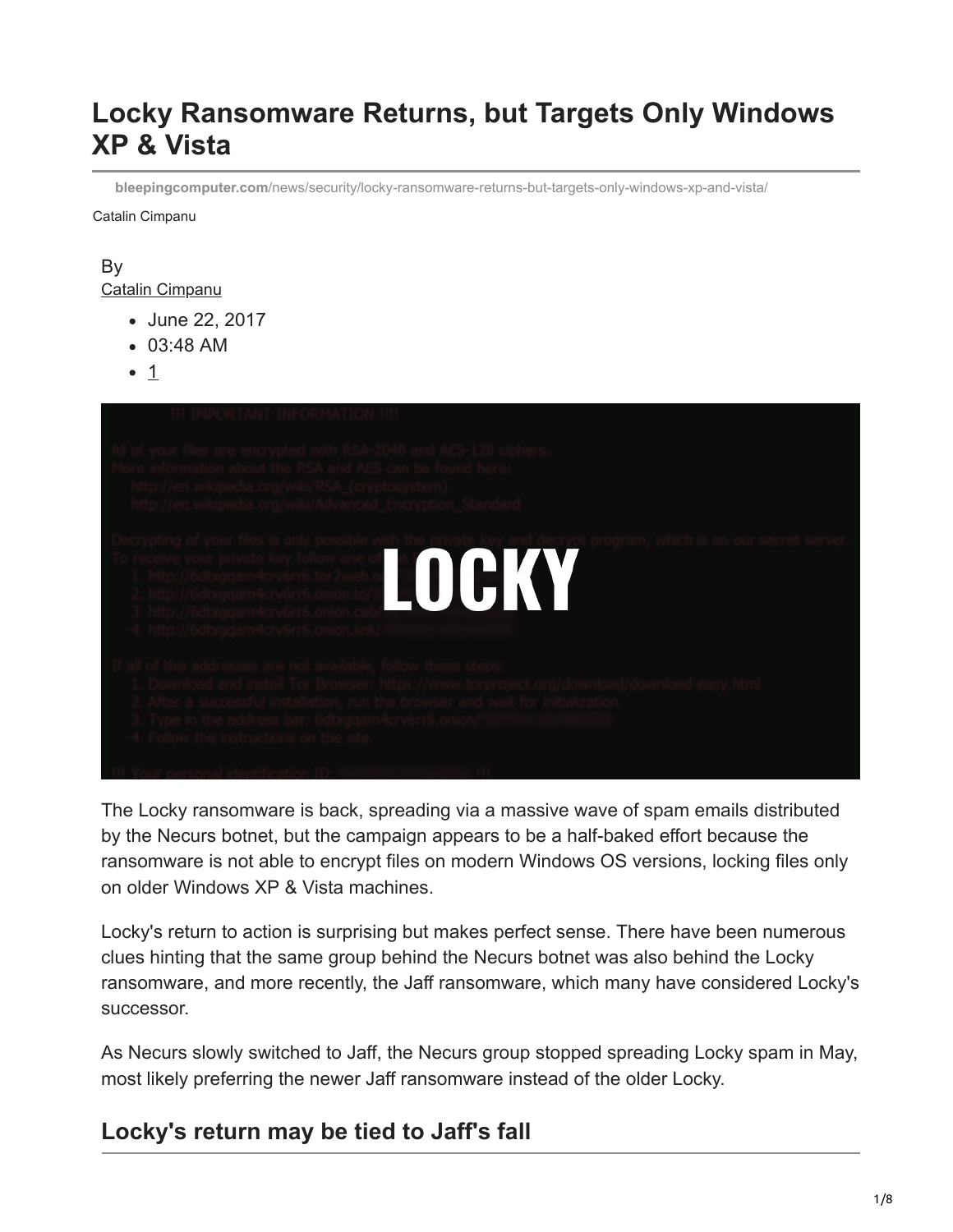The Necurs group's long-term plan was foiled last week after security researchers from Kaspersky Labs [found a flaw in Jaff's encryption routine](https://www.bleepingcomputer.com/news/security/decrypted-kaspersky-releases-decryptor-for-the-jaff-ransomware/) and created a free utility to help infected victims recover their files without paying the ransom.

This was unexpected, as researchers were never able to crack Locky's encryption method, and many thought Jaff to be just as tough, if not harder.

Kaspersky's feat appears to have taken the Necurs group by surprise as well. As soon as the free decrypter was made available, Jaff spam went down, and beginning yesterday, the Necurs group started distributing Locky once more. This switch most likely happened because Locky's encryption was never cracked, and operators have a better chance of extorting ransom from infected hosts.

# **Windows DEP security feature mitigates new Locky variant**

The new spam waves were detected by a large number of security researchers. All reported that they had trouble infecting themselves on their test machines.

It was Cisco's Talos division that discovered why. According to the company's experts, the Locky authors rushed to replace the decrypted Jaff version with Locky and made several errors in their deployment.

"Upon further investigation, we determined that on systems running Windows 7 or later with Data Execution Prevention (DEP) would cause the unpacker to fail," [said](http://blog.talosintelligence.com/2017/06/necurs-locky-campaign.html) Cisco Talos experts. This means that only older OS versions such as XP and Vista are affected.

In their rush, the Locky authors most likely didn't notice this bug, as they put considerable resources into the ransomware's distribution, something they might not have done if they knew its ineffectiveness.

## **Locky spam accounted for 7.2% of all email spam**

Cisco says spam for this new Locky variant accounted for nearly 7.2% of the Internet's entire email spam traffic. That's an insanely massive spam wave for a ransomware that only targets less than 10% of the entire Windows userbase.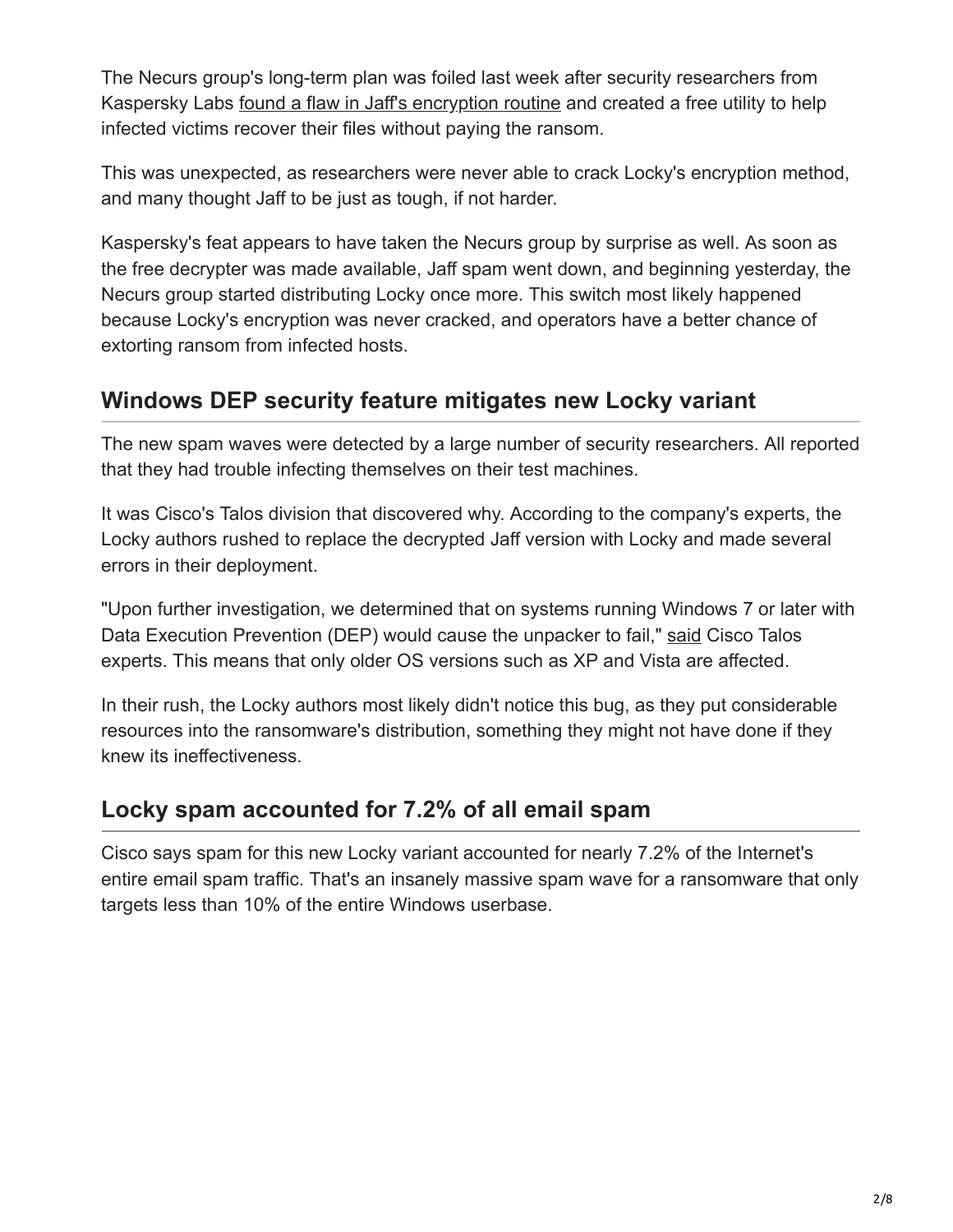

**Necurs spam wave distributing new Locky version** [Source: Cisco Talos] Furthermore, this Locky version comes with minimal changes from the version researchers spotted the last time, in May. This Locky variant still uses the LOTPR extension at the end of encrypted files, and the same URL structure for C&C servers. This confirms the theory that the Necurs operators rushed to deploy Locky after Kaspersky published the Jaff decrypter.

# **Locky's new tactics**

But there are also new wrinkles in this new Locky spam wave as well. Vitaly Kremez, Flashpoint Director of Research, discovered that Locky uses a new method of launching the infected binary on targeted hosts.

Still vetting but wanted to share -> [#Locky](https://twitter.com/hashtag/Locky?src=hash) has a seemingly new execution method using ddeexec & Shortcut execution via "locky.exe" "%1" [pic.twitter.com/61Ei0X4F6o](https://t.co/61Ei0X4F6o)

— Vitali Kremez (@VK\_Intel) [June 21, 2017](https://twitter.com/VK_Intel/status/877566377376329728)

In addition, the Locky spam emails use new texts for the email subjects and body content, albeit they still pretend to be invoices, payment receipts, order confirmations, and so on.

These emails also packed file attachments differently, utilizing a double-nested ZIP structure. The emails Bleeping Computer analyzed deliver a ZIP file with names in the format of eight random digits (e.g.: 38017832.zip). This initial ZIP file contains another ZIP file, which in turns contains an EXE file that runs Locky when executed.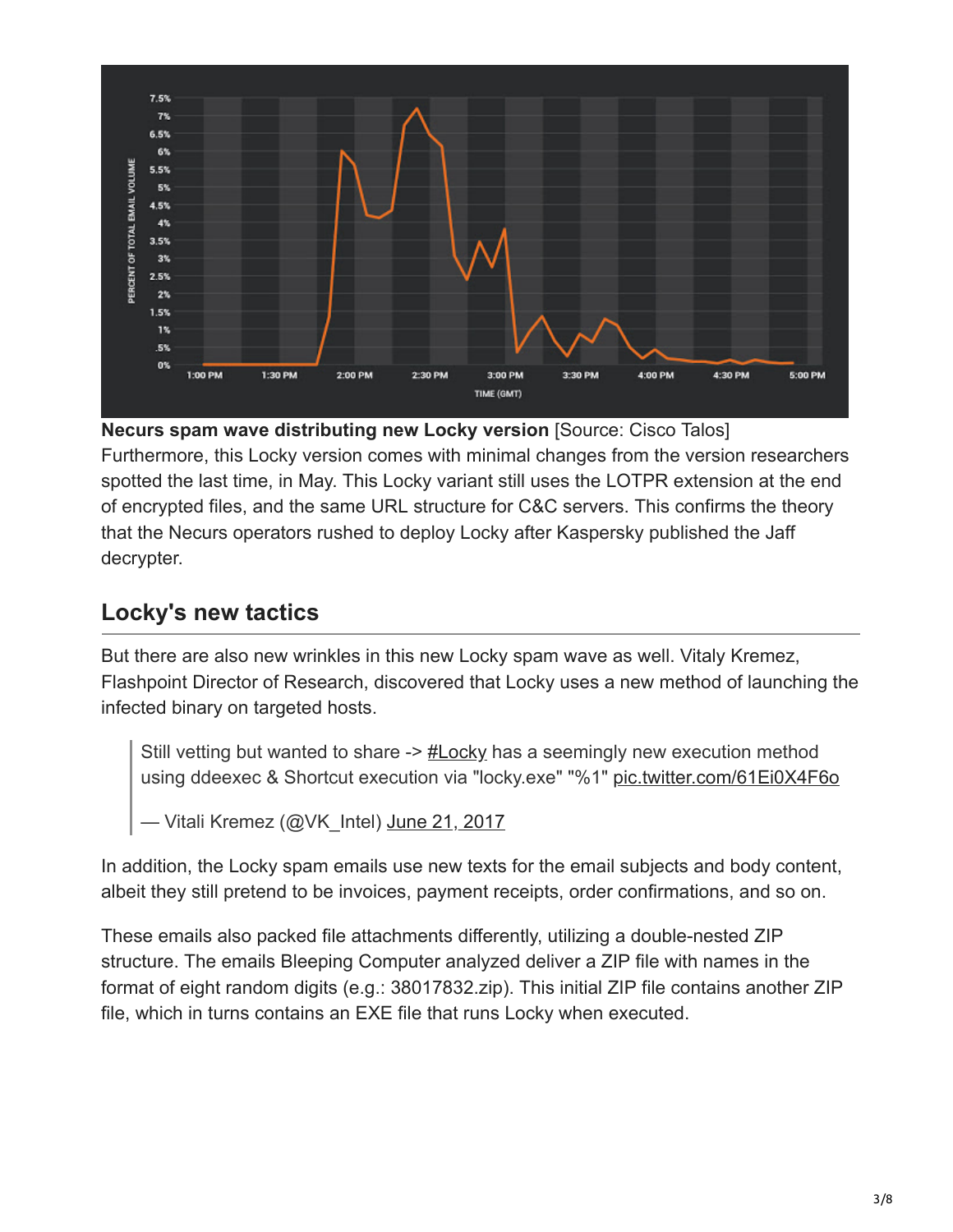| н<br>→<br>Copy of Invoice 81581568 - Message (Plain Text)<br>Z                                                                                                                                                                                                       | ? | $\overline{\mathbb{R}}$ | $\Box$ | $\times$ |  |  |  |  |  |
|----------------------------------------------------------------------------------------------------------------------------------------------------------------------------------------------------------------------------------------------------------------------|---|-------------------------|--------|----------|--|--|--|--|--|
| <b>MESSAGE</b><br><b>FILE</b>                                                                                                                                                                                                                                        |   |                         |        |          |  |  |  |  |  |
| <b>N</b> Find<br>₩<br><b>BL</b> Meeting<br>$\frac{3}{400}$ Junk -<br>P<br><b>PActions</b><br>Related ~<br>Delete<br>Reply Forward <b>Fight More</b><br>Reply<br>Move<br>Mark Categorize Follow<br>Translate<br>Zoom<br>ि Select *<br>Up -<br>Unread<br>All<br>٠<br>٠ |   |                         |        |          |  |  |  |  |  |
| Delete<br>Editing<br>Respond<br>Move<br>Tags<br>Zoom<br>履                                                                                                                                                                                                            |   |                         |        | ᄉ        |  |  |  |  |  |
| Wed 6/21/2017 11:05 AM                                                                                                                                                                                                                                               |   |                         |        |          |  |  |  |  |  |
| KARA GOLBY <<br>⋗                                                                                                                                                                                                                                                    |   |                         |        |          |  |  |  |  |  |
|                                                                                                                                                                                                                                                                      |   |                         |        |          |  |  |  |  |  |
| Andžej Šuškevič<br>To                                                                                                                                                                                                                                                |   |                         |        |          |  |  |  |  |  |
| 81581568.zip<br>Message                                                                                                                                                                                                                                              |   |                         |        |          |  |  |  |  |  |
| Please find attached file containing your order information.<br>If you have any further questions regarding your invoice, please call Customer Service.                                                                                                              |   |                         |        |          |  |  |  |  |  |
| Please do not reply directly to this automatically generated e-mail message.                                                                                                                                                                                         |   |                         |        |          |  |  |  |  |  |
| Thank you.<br>Customer Service Department                                                                                                                                                                                                                            |   |                         |        |          |  |  |  |  |  |
|                                                                                                                                                                                                                                                                      |   |                         |        |          |  |  |  |  |  |
| See more about KARA GOLBY.                                                                                                                                                                                                                                           |   |                         |        |          |  |  |  |  |  |

#### **Emails spreading new Locky version**

|                                                           | $\Box$ $\blacktriangleright$ Secret Framp + Temp1_81581568.zip + INV-09837592.zip | $+$<br>÷                    | Search INV-09837592.zip | $\begin{array}{c c c c c c} \hline \multicolumn{3}{c }{\mathbf{C}} & \multicolumn{3}{c }{\mathbf{S}} & \multicolumn{3}{c }{\mathbf{S}} & \multicolumn{3}{c }{\mathbf{S}} & \multicolumn{3}{c }{\mathbf{S}} & \multicolumn{3}{c }{\mathbf{S}} & \multicolumn{3}{c }{\mathbf{S}} & \multicolumn{3}{c }{\mathbf{S}} & \multicolumn{3}{c }{\mathbf{S}} & \multicolumn{3}{c }{\mathbf{S}} & \multicolumn{3}{c }{\mathbf{S}} & \multicolumn{3}{c }{\mathbf$<br>م |
|-----------------------------------------------------------|-----------------------------------------------------------------------------------|-----------------------------|-------------------------|------------------------------------------------------------------------------------------------------------------------------------------------------------------------------------------------------------------------------------------------------------------------------------------------------------------------------------------------------------------------------------------------------------------------------------------------------------|
| Organize $\blacktriangledown$<br><b>Extract all files</b> |                                                                                   |                             | 888 ▼                   | $\circledcirc$                                                                                                                                                                                                                                                                                                                                                                                                                                             |
| <b>X</b> Favorites                                        | ×<br>Name                                                                         | Type                        | Compressed size         | Password                                                                                                                                                                                                                                                                                                                                                                                                                                                   |
|                                                           | ■ INV-09837592.exe                                                                | Application                 | 218 KB                  | No                                                                                                                                                                                                                                                                                                                                                                                                                                                         |
| Libraries<br>E                                            |                                                                                   |                             |                         |                                                                                                                                                                                                                                                                                                                                                                                                                                                            |
| <b>R</b> Homegroup                                        |                                                                                   | <b>BLEEPING</b><br>COMPUTER |                         |                                                                                                                                                                                                                                                                                                                                                                                                                                                            |
| Computer                                                  |                                                                                   |                             |                         |                                                                                                                                                                                                                                                                                                                                                                                                                                                            |
| <b>Gu</b> Network                                         |                                                                                   |                             |                         |                                                                                                                                                                                                                                                                                                                                                                                                                                                            |
|                                                           | $\overline{ }$                                                                    | m.                          |                         |                                                                                                                                                                                                                                                                                                                                                                                                                                                            |
| 1 item                                                    |                                                                                   |                             |                         |                                                                                                                                                                                                                                                                                                                                                                                                                                                            |

#### **Content of second ZIP file delivered via recent Locky spam**

Last but not least, this Locky version also added some anti-debugging protections that prevent the ransomware from running in virtual machines and other debug environments, which explains why researchers had a hard time analyzing it for the first few hours.

Overall, this particular Locky spam run seems to be a rushed effort, but we can expect the ransomware's operators to correct their flaws and start delivering a fixed version in the following days.

Below are other indicators of compromise for this latest Locky variant.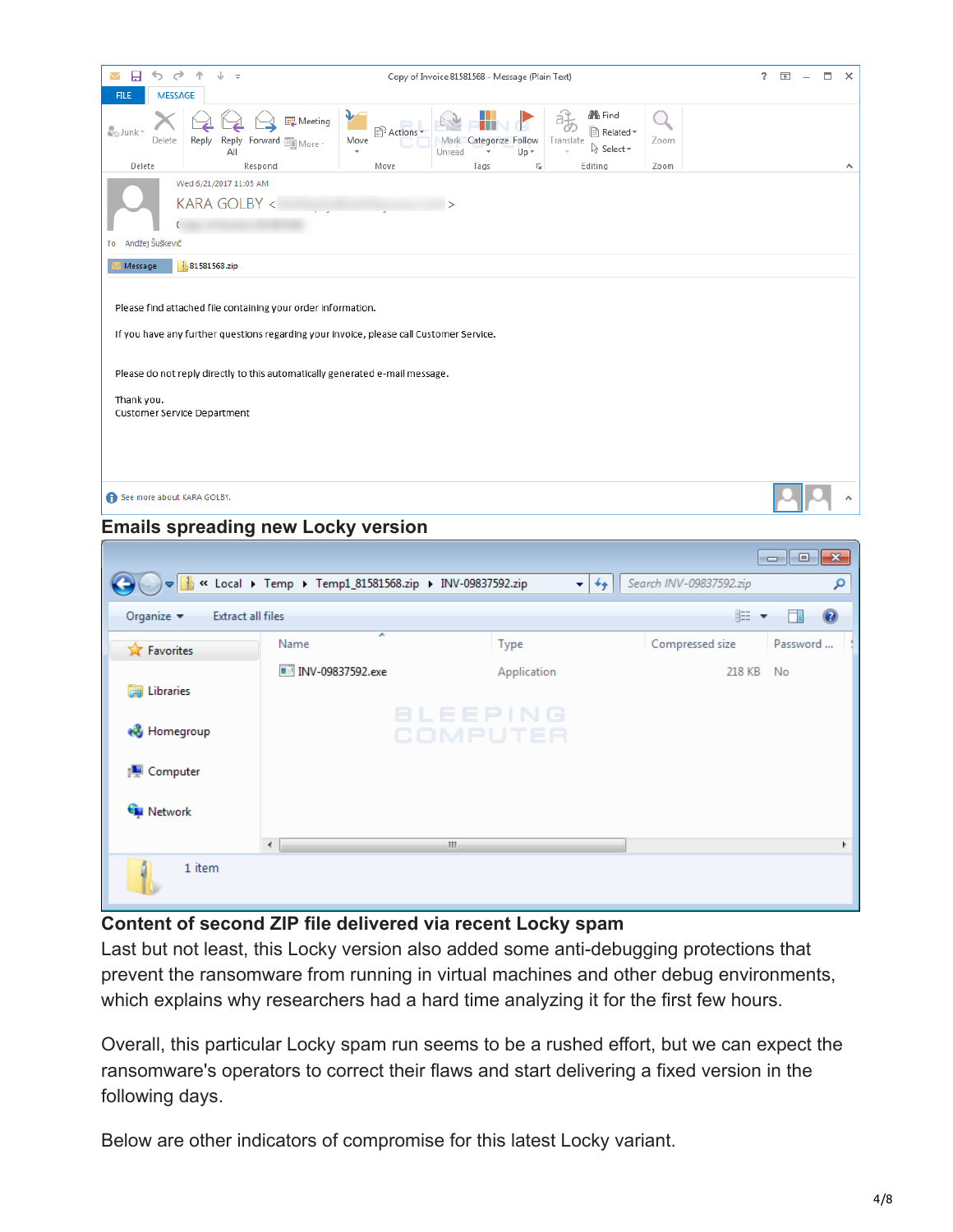#### **Hash:**

49184047c840287909cf0e6a5e00273c6d60da1750655ad66e219426b3cf9cd8

#### **Extension:**

.loptr

#### **Ransom note:**

loptr-[random\_4\_chars].htm

#### **Ransom Note:**

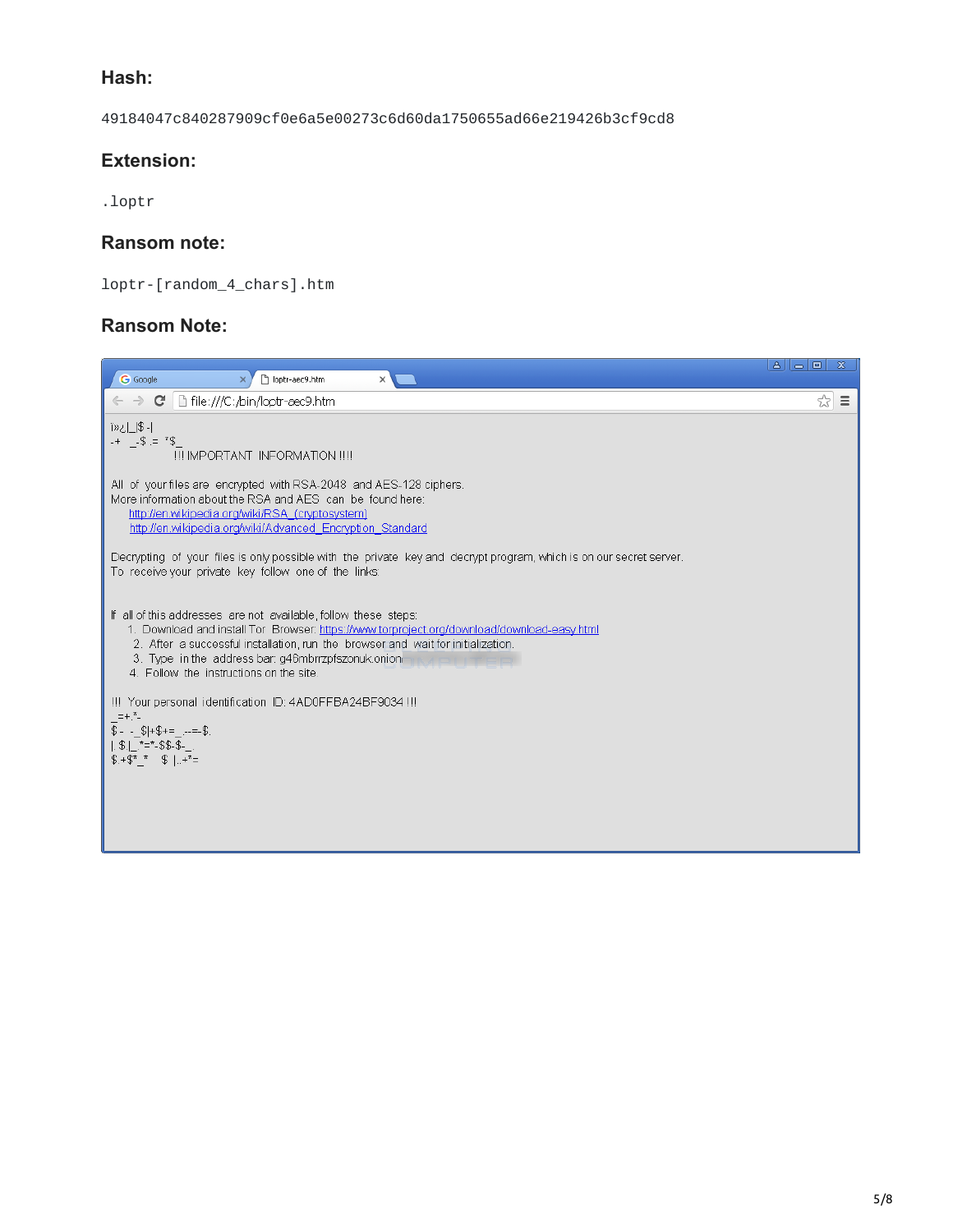$-+$   $-5$   $\pm$   $*$   $\uparrow$ !!! IMPORTANT INFORMATION !!!! All of your files are encrypted with RSA-2048 and AES-128 ciphers. More information about the RSA and AES can be found here: http://en.wikipedia.org/wiki/RSA\_(cryptosystem) http://en.wikipedia.org/wiki/Advanced\_Encryption\_Standard Decrypting of your files is only possible with the private key and decrypt program, which is on our secret server. To receive your private key follow one of the links: If all of this addresses are not available, follow these steps: 1. Download and install Tor Browser: https://www.torproject.org/download/downloadeasy.html 2. After a successful installation, run the browser and wait for initialization. 3. Type in the address bar: g46mbrrzpfszonuk.onion/4AD0FFBA24BF9034 4. Follow the instructions on the site. !!! Your personal identification ID: 4AD0FFBA24BF9034 !!!  $=+$ .  $*$  - $$ - _{\mathcal{S}}$  +  $$ +$   $$ \mathcal{S}$  +  $\mathcal{S}$  +  $\mathcal{S}$  -  $\mathcal{S}$  -  $\mathcal{S}$  +  $\mathcal{S}$  +  $\mathcal{S}$  +  $\mathcal{S}$  +  $\mathcal{S}$  +  $\mathcal{S}$  +  $\mathcal{S}$  +  $\mathcal{S}$  +  $\mathcal{S}$  +  $\mathcal{S}$  +  $\mathcal{S}$  +  $\mathcal{S}$  +  $\mathcal{S}$  +  $\$ |.  $\frac{1}{2}$ .  $\frac{1}{2}$ .  $\frac{1}{2}$  =  $\frac{1}{2}$  =  $\frac{1}{2}$  =  $\frac{1}{2}$  =  $\frac{1}{2}$ .  $$. +$*^-$  \$  $] . . +* =$ 

#### **Whitelisted folders:**

tmp winnt Application Data AppData Program Files (x86) Program Files temp thumbs.db \$Recycle.Bin System Volume Information Boot Windows

#### **Extensions:**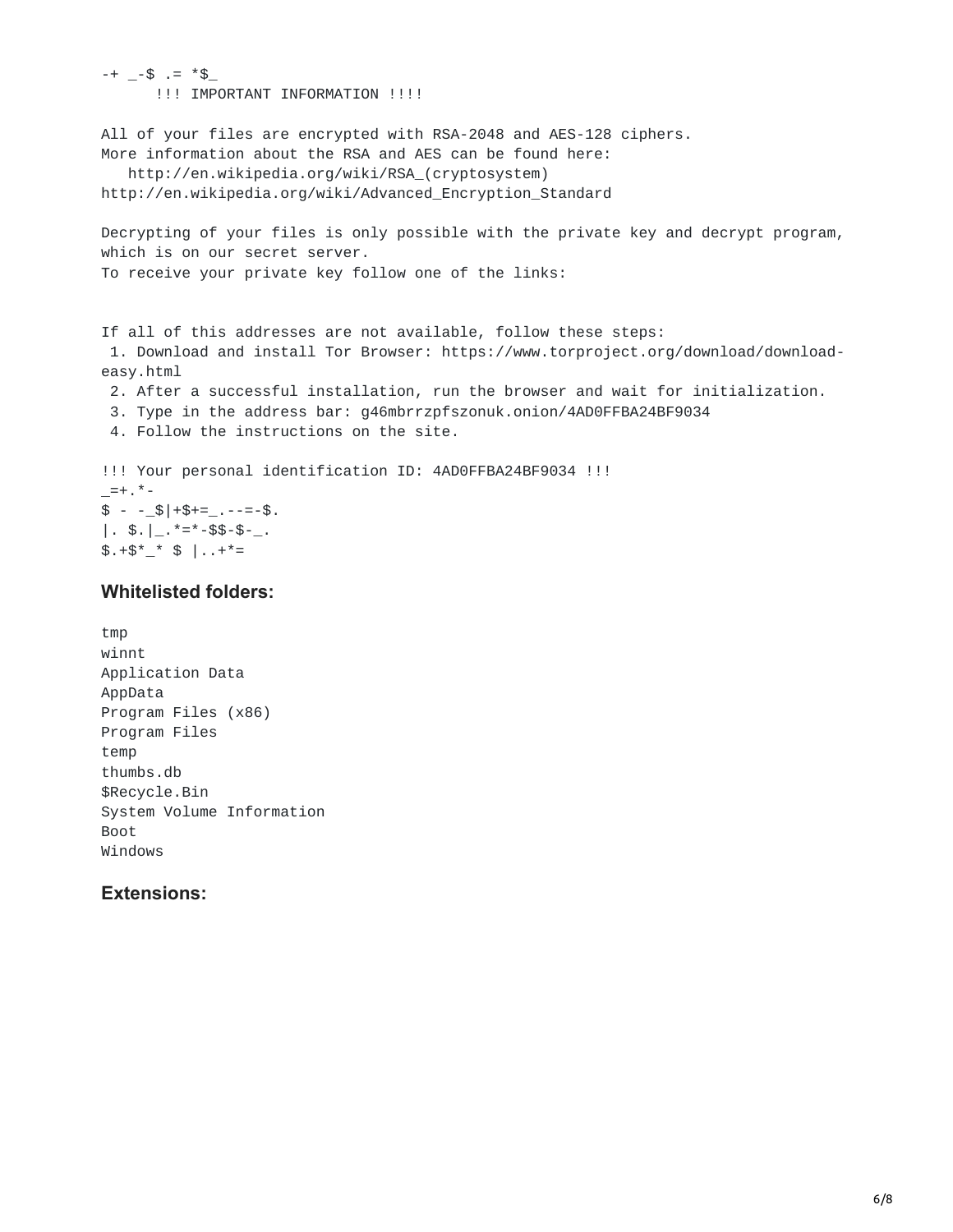.yuv, .ycbcra, .xis, .wpd, .tex, .sxg, .stx, .srw, .srf, .sqlitedb, .sqlite3, .sqlite, .sdf, .sda, .s3db, .rwz, .rwl, .rdb, .rat, .raf, .qby, .qbx, .qbw, .qbr, .qba, .psafe3, .plc, .plus\_muhd, .pdd, .oth, .orf, .odm, .odf, .nyf, .nxl, .nwb, .nrw, .nop, .nef, .ndd, .myd, .mrw, .moneywell, .mny, .mmw, .mfw, .mef, .mdc, .lua, .kpdx, .kdc, .kdbx, .jpe, .incpas, .iiq, .ibz, .ibank, .hbk, .gry, .grey, .gray, .fhd, .ffd, .exf, .erf, .erbsql, .eml, .dxg, .drf, .dng, .dgc, .des, .der, .ddrw, .ddoc, .dcs, .db\_journal, .csl, .csh, .crw, .craw, .cib, .cdrw, .cdr6, .cdr5, .cdr4, .cdr3, .bpw, .bgt, .bdb, .bay, .bank, .backupdb, .backup, .back, .awg, .apj, .ait, .agdl, .ads, .adb, .acr, .ach, .accdt, .accdr, .accde, .vmxf, .vmsd, .vhdx, .vhd, .vbox, .stm, .rvt, .qcow, .qed, .pif, .pdb, .pab, .ost, .ogg, .nvram, .ndf, .m2ts, .log, .hpp, .hdd, .groups, .flvv, .edb, .dit, .dat, .cmt, .bin, .aiff, .xlk, .wad, .tlg, .say, .sas7bdat, .qbm, .qbb, .ptx, .pfx, .pef, .pat, .oil, .odc, .nsh, .nsg, .nsf, .nsd, .mos, .indd, .iif, .fpx, .fff, .fdb, .dtd, .design, .ddd, .dcr, .dac, .cdx, .cdf, .blend, .bkp, .adp, .act, .xlr, .xlam, .xla, .wps, .tga, .pspimage, .pct, .pcd, .fxg, .flac, .eps, .dxb, .drw, .dot, .cpi, .cls, .cdr, .arw, .aac, .thm, .srt, .save, .safe, .pwm, .pages, .obj, .mlb, .mbx, .lit, .laccdb, .kwm, .idx, .html, .flf, .dxf, .dwg, .dds, .csv, .css, .config, .cfg, .cer, .asx, .aspx, .aoi, .accdb, .7zip, .xls, .wab, .rtf, .prf, .ppt, .oab, .msg, .mapimail, .jnt, .doc, .dbx, .contact, .mid, .wma, .flv, .mkv, .mov, .avi, .asf, .mpeg, .vob, .mpg, .wmv, .fla, .swf, .wav, .qcow2, .vdi, .vmdk, .vmx, .wallet, .upk, .sav, .ltx, .litesql, .litemod, .lbf, .iwi, .forge, .das, .d3dbsp, .bsa, .bik, .asset, .apk, .gpg, .aes, .ARC, .PAQ, .tar.bz2, .tbk, .bak, .tar, .tgz, .rar, .zip, .djv, .djvu, .svg, .bmp, .png, .gif, .raw, .cgm, .jpeg, .jpg, .tif, .tiff, .NEF, .psd, .cmd, .bat, .class, .jar, .java, .asp, .brd, .sch, .dch, .dip, .vbs, .asm, .pas, .cpp, .php, .ldf, .mdf, .ibd, .MYI, .MYD, .frm, .odb, .dbf, .mdb, .sql, .SQLITEDB, .SQLITE3, .pst, .onetoc2, .asc, .lay6, .lay, .ms11 (Security copy), .sldm, .sldx, .ppsm, .ppsx, .ppam, .docb, .mml, .sxm, .otg, .odg, .uop, .potx, .potm, .pptx, .pptm, .std, .sxd, .pot, .pps, .sti, .sxi, .otp, .odp, .wks, .xltx, .xltm, .xlsx, .xlsm, .xlsb, .slk, .xlw, .xlt, .xlm, .xlc, .dif, .stc, .sxc, .ots, .ods, .hwp, .dotm, .dotx, .docm, .docx, .DOT, .max, .xml, .txt, .CSV, .uot, .RTF, .pdf, .XLS, .PPT, .stw, .sxw, .ott, .odt, .DOC, .pem, .csr, .crt, .key

#### **Related Articles:**

[BlackCat/ALPHV ransomware asks \\$5 million to unlock Austrian state](https://www.bleepingcomputer.com/news/security/blackcat-alphv-ransomware-asks-5-million-to-unlock-austrian-state/)

[Windows 11 KB5014019 breaks Trend Micro ransomware protection](https://www.bleepingcomputer.com/news/security/windows-11-kb5014019-breaks-trend-micro-ransomware-protection/)

[Industrial Spy data extortion market gets into the ransomware game](https://www.bleepingcomputer.com/news/security/industrial-spy-data-extortion-market-gets-into-the-ransomware-game/)

[New 'Cheers' Linux ransomware targets VMware ESXi servers](https://www.bleepingcomputer.com/news/security/new-cheers-linux-ransomware-targets-vmware-esxi-servers/)

[SpiceJet airline passengers stranded after ransomware attack](https://www.bleepingcomputer.com/news/security/spicejet-airline-passengers-stranded-after-ransomware-attack/)

- [Jaff](https://www.bleepingcomputer.com/tag/jaff/)
- [Locky](https://www.bleepingcomputer.com/tag/locky/)
- [Ransomware](https://www.bleepingcomputer.com/tag/ransomware/)
- [Spam](https://www.bleepingcomputer.com/tag/spam/)
- [Windows Vista](https://www.bleepingcomputer.com/tag/windows-vista/)
- [Windows XP](https://www.bleepingcomputer.com/tag/windows-xp/)

[Catalin Cimpanu](https://www.bleepingcomputer.com/author/catalin-cimpanu/)